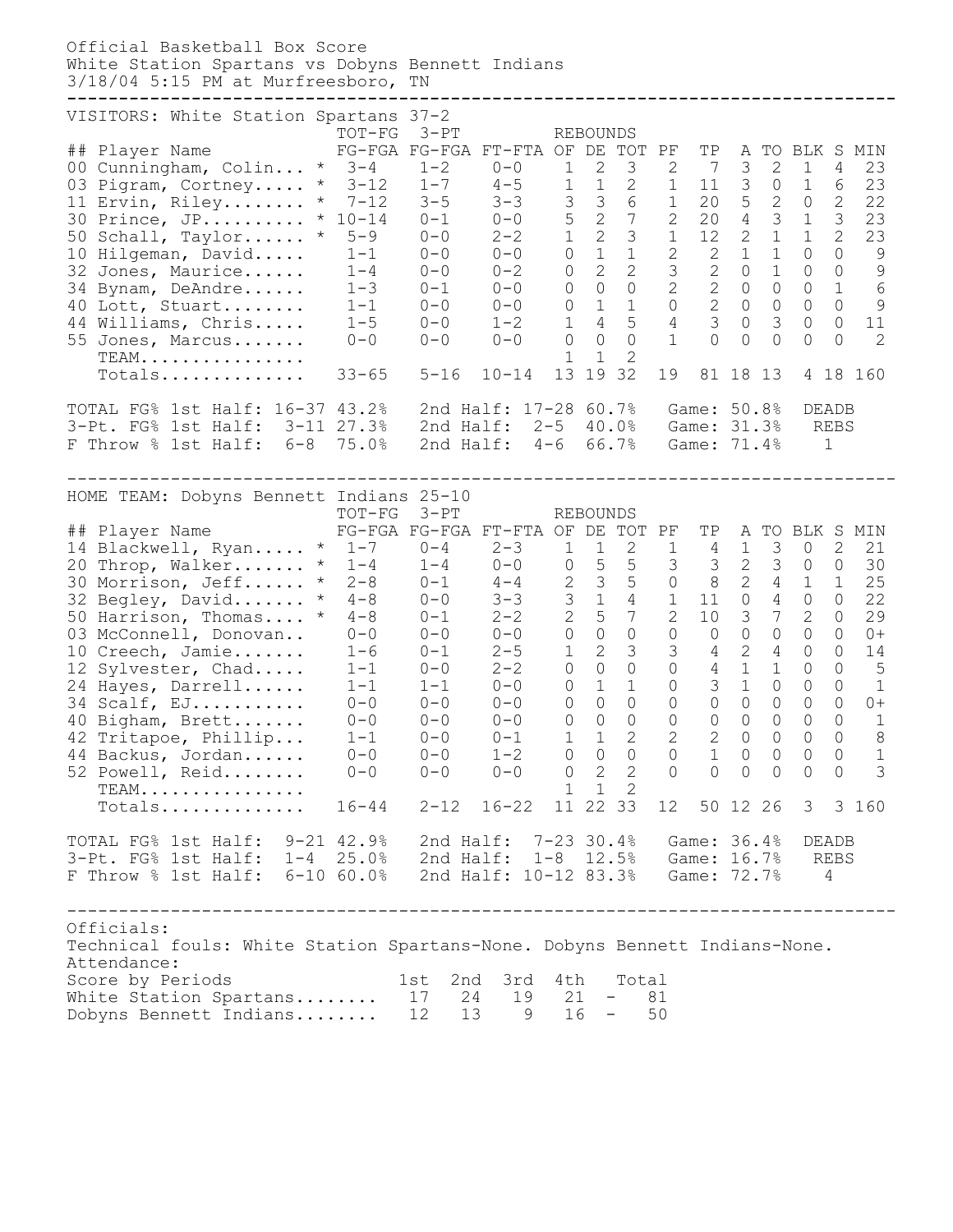## Play-By-Play White Station Spartans vs Dobyns Bennett Indians 3/18/04 5:15 PM at Murfreesboro, TN

1st PERIOD Play-by-Play (Page 1)

| HOME TEAM: Dobyns Bennett India                  | TIME           |              |              | SCORE MAR VISITORS: White Station Sparta                     |
|--------------------------------------------------|----------------|--------------|--------------|--------------------------------------------------------------|
| STEAL by Blackwell, Ryan                         | 07:46<br>07:46 |              |              | TURNOVR by Schall, Taylor                                    |
| MISSED JUMPER by Harrison, Thomas                | 07:09          |              |              |                                                              |
|                                                  | 07:09          |              |              | BLOCK by Cunningham, Colin                                   |
|                                                  | 07:05<br>07:01 |              |              | REBOUND (DEF) by Cunningham, Colin                           |
|                                                  | 07:01          |              |              | MISSED JUMPER by Ervin, Riley<br>REBOUND (OFF) by Prince, JP |
|                                                  | 06:56          |              |              | 0-2 V 2 GOOD! TIP-IN by Prince, JP [PNT]                     |
| TIMEOUT 30sec                                    | 06:52          |              |              |                                                              |
| MISSED JUMPER by Morrison, Jeff                  | 06:38          |              |              |                                                              |
|                                                  | 06:38          |              |              | BLOCK by Pigram, Cortney                                     |
| REBOUND (OFF) by Morrison, Jeff                  | 06:35          |              |              |                                                              |
| TURNOVR by Morrison, Jeff                        | 06:33<br>06:32 |              |              | STEAL by Prince, JP                                          |
|                                                  | 06:29          |              |              | 0-4 V 4 GOOD! DUNK by Prince, JP [PNT]                       |
| TURNOVR by Morrison, Jeff                        | 06:22          |              |              |                                                              |
|                                                  | 06:21          |              |              | STEAL by Ervin, Riley                                        |
|                                                  | 06:19          |              |              | MISSED 3 PTR by Pigram, Cortney                              |
|                                                  | 06:19          |              |              | REBOUND (OFF) by Cunningham, Colin                           |
|                                                  | 06:15          |              |              | 0-6 V 6 GOOD! TIP-IN by Cunningham, Colin [PNT]              |
| TURNOVR by Harrison, Thomas                      | 06:11<br>06:09 |              |              | STEAL by Cunningham, Colin                                   |
|                                                  | 06:07          |              |              | MISSED 3 PTR by Pigram, Cortney                              |
| REBOUND (DEF) by Throp, Walker                   | 06:07          |              |              |                                                              |
| MISSED LAYUP by Blackwell, Ryan                  | 05:59          |              |              |                                                              |
| REBOUND (OFF) by Blackwell, Ryan                 | 05:59          |              |              |                                                              |
| TURNOVR by Begley, David                         | 05:46          |              |              |                                                              |
|                                                  | 05:45          |              |              | STEAL by Prince, JP                                          |
|                                                  | 05:41<br>05:41 |              |              | MISSED 3 PTR by Ervin, Riley<br>REBOUND (OFF) by Prince, JP  |
|                                                  | 05:36          |              |              | 0-8 V 8 GOOD! LAYUP by Prince, JP [PNT]                      |
|                                                  | 05:26          |              |              | FOUL by Schall, Taylor                                       |
| GOOD! LAYUP by Tritapoe, Phillip [PNT]           | 05:18          | $2 - 8$      | V 6          |                                                              |
| ASSIST by Harrison, Thomas                       | 05:18          |              |              |                                                              |
| FOUL by Tritapoe, Phillip                        | 05:03          |              |              |                                                              |
|                                                  | 04:58          |              |              | 2-10 V 8 GOOD! JUMPER by Prince, JP                          |
|                                                  | 04:58          |              |              | ASSIST by Ervin, Riley                                       |
| TURNOVR by Creech, Jamie                         | 04:16<br>04:16 |              |              | STEAL by Pigram, Cortney                                     |
|                                                  | 04:12          |              |              | TURNOVR by Prince, JP                                        |
| GOOD! LAYUP by Harrison, Thomas [PNT]            | 03:58          | $4 - 10$ V 6 |              |                                                              |
| ASSIST by Throp, Walker                          | 03:58          |              |              |                                                              |
|                                                  | 03:42          |              |              | MISSED JUMPER by Schall, Taylor                              |
|                                                  | 03:42          |              |              | REBOUND (OFF) by Ervin, Riley                                |
| BLOCK by Harrison, Thomas                        | 03:36<br>03:36 |              |              | MISSED LAYUP by Ervin, Riley                                 |
| REBOUND (DEF) by (TEAM)                          | 03:36          |              |              |                                                              |
|                                                  | 03:35          |              |              | FOUL by Pigram, Cortney                                      |
| TURNOVR by Blackwell, Ryan                       | 03:20          |              |              |                                                              |
|                                                  | 03:11          |              |              | 4-12 V 8 GOOD! LAYUP by Prince, JP [PNT]                     |
|                                                  | 03:11          |              |              | ASSIST by Ervin, Riley                                       |
| GOOD! JUMPER by Begley, David [PNT]              | 02:46          |              | $6 - 12$ V 6 |                                                              |
| ASSIST by Creech, Jamie<br>FOUL by Throp, Walker | 02:46<br>02:37 |              |              |                                                              |
|                                                  | 02:37          |              |              | 6-13 V 7 GOOD! FT SHOT by Pigram, Cortney                    |
|                                                  | 02:37          |              |              | 6-14 V 8 GOOD! FT SHOT by Pigram, Cortney                    |
|                                                  | 02:37          |              |              | MISSED FT SHOT by Pigram, Cortney                            |
| REBOUND (DEF) by Harrison, Thomas                | 02:37          |              |              |                                                              |
|                                                  | 02:30          |              |              | FOUL by Cunningham, Colin                                    |
| MISSED JUMPER by Begley, David                   | 02:20          |              |              |                                                              |
|                                                  | 02:20          |              |              | REBOUND (DEF) by Williams, Chris                             |
|                                                  | 02:18<br>02:16 |              |              | TURNOVR by Williams, Chris                                   |
| MISSED JUMPER by Creech, Jamie                   | 02:16          |              |              | REBOUND (DEF) by Hilgeman, David                             |
|                                                  | 02:02          |              |              | TURNOVR by Jones, Maurice                                    |
| GOOD! 3 PTR by Throp, Walker                     | 01:55          | $9 - 14$ V 5 |              |                                                              |
| ASSIST by Creech, Jamie                          | 01:55          |              |              |                                                              |
|                                                  | 01:41          |              |              | MISSED JUMPER by Williams, Chris                             |
| REBOUND (DEF) by Throp, Walker                   | 01:41          |              |              |                                                              |
|                                                  |                |              |              |                                                              |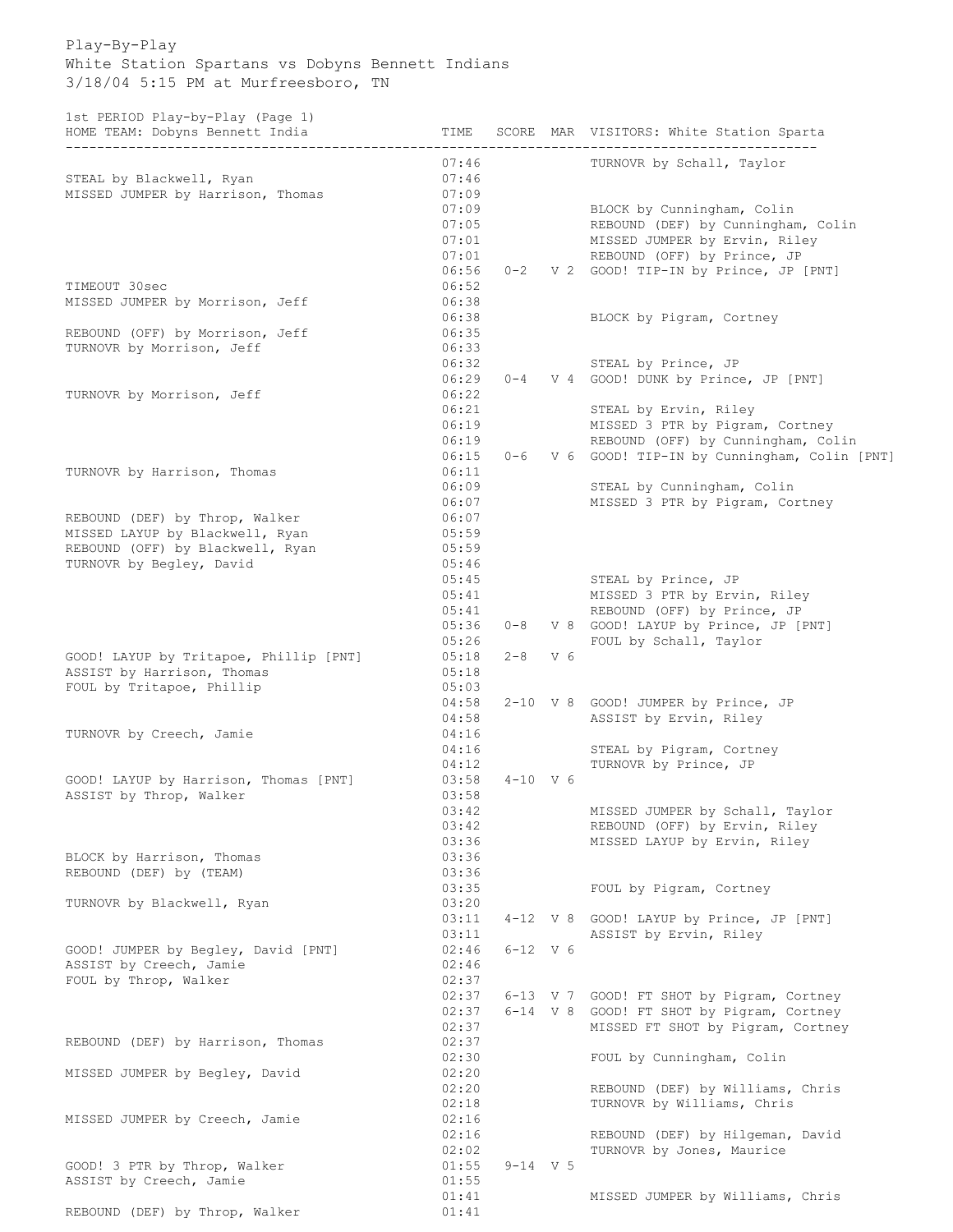| TURNOVR by Blackwell, Ryan         | 01:32             |  |                                       |
|------------------------------------|-------------------|--|---------------------------------------|
|                                    | 01:31             |  | STEAL by Bynam, DeAndre               |
| FOUL by Blackwell, Ryan            | 01:24             |  |                                       |
|                                    | 01:21             |  | MISSED JUMPER by Jones, Maurice       |
| BLOCK by Harrison, Thomas          | 01:21             |  |                                       |
|                                    | 01:20             |  | REBOUND (OFF) by (TEAM)               |
| FOUL by Creech, Jamie              | 01:14             |  |                                       |
| FOUL by Tritapoe, Phillip          | 00:56             |  |                                       |
|                                    | 00:56             |  | FOUL by Williams, Chris               |
|                                    | 00:56             |  | TURNOVR by Williams, Chris            |
|                                    | 00:47             |  | FOUL by Jones, Maurice                |
| MISSED FT SHOT by Creech, Jamie    | 00:47             |  |                                       |
| REBOUND (OFF) by (DEADBALL)        | 00:47             |  |                                       |
| GOOD! FT SHOT by Creech, Jamie     | $00:47$ 10-14 V 4 |  |                                       |
|                                    | 00:37             |  | MISSED 3 PTR by Pigram, Cortney       |
|                                    | 00:37             |  | REBOUND (OFF) by Prince, JP           |
|                                    | 00:34             |  | MISSED JUMPER by Prince, JP           |
| REBOUND (DEF) by Creech, Jamie     | 00:34             |  |                                       |
| TURNOVR by Begley, David           | 00:30             |  |                                       |
|                                    | 00:20             |  | 10-17 V 7 GOOD! 3 PTR by Ervin, Riley |
|                                    | 00:20             |  | ASSIST by Prince, JP                  |
| GOOD! LAYUP by Begley, David [PNT] | $00:07$ 12-17 V 5 |  |                                       |
| ASSIST by Morrison, Jeff           | 00:07             |  |                                       |
|                                    | 00:00             |  | MISSED JUMPER by Schall, Taylor       |
| REBOUND (DEF) by Throp, Walker     | 00:00             |  |                                       |
|                                    |                   |  |                                       |

White Station Spartans 17, Dobyns Bennett Indians 12

| 2nd PERIOD Play-by-Play (Page 1)<br>HOME TEAM: Dobyns Bennett India |       |                     | TIME SCORE MAR VISITORS: White Station Sparta     |  |  |  |  |
|---------------------------------------------------------------------|-------|---------------------|---------------------------------------------------|--|--|--|--|
|                                                                     |       |                     |                                                   |  |  |  |  |
| MISSED LAYUP by Begley, David                                       | 07:52 |                     |                                                   |  |  |  |  |
|                                                                     |       | 07:52               | BLOCK by Prince, JP                               |  |  |  |  |
| REBOUND (OFF) by (TEAM)                                             | 07:52 |                     |                                                   |  |  |  |  |
| GOOD! LAYUP by Morrison, Jeff [PNT]                                 |       | $07:38$ 14-17 V 3   |                                                   |  |  |  |  |
|                                                                     |       |                     | 07:27 14-19 V 5 GOOD! JUMPER by Schall, Taylor    |  |  |  |  |
| MISSED 3 PTR by Throp, Walker                                       | 07:12 |                     |                                                   |  |  |  |  |
|                                                                     | 07:12 |                     | REBOUND (DEF) by Ervin, Riley                     |  |  |  |  |
|                                                                     | 07:03 |                     | MISSED 3 PTR by Prince, JP                        |  |  |  |  |
| REBOUND (DEF) by Morrison, Jeff                                     | 07:03 |                     |                                                   |  |  |  |  |
| GOOD! LAYUP by Harrison, Thomas [PNT]                               |       | 06:56 16-19 V 3     |                                                   |  |  |  |  |
| ASSIST by Morrison, Jeff                                            | 06:56 |                     |                                                   |  |  |  |  |
|                                                                     |       |                     | 06:38 16-21 V 5 GOOD! LAYUP by Prince, JP [PNT]   |  |  |  |  |
|                                                                     | 06:26 | 06:38               | ASSIST by Schall, Taylor                          |  |  |  |  |
| TURNOVR by Throp, Walker                                            | 06:16 |                     | MISSED JUMPER by Schall, Taylor                   |  |  |  |  |
|                                                                     | 06:16 |                     | REBOUND (OFF) by Ervin, Riley                     |  |  |  |  |
|                                                                     |       |                     | 05:57 16-23 V 7 GOOD! JUMPER by Ervin, Riley      |  |  |  |  |
| FOUL by Harrison, Thomas                                            | 05:55 |                     |                                                   |  |  |  |  |
| TURNOVR by Harrison, Thomas                                         | 05:55 |                     |                                                   |  |  |  |  |
|                                                                     |       |                     | 05:54 16-25 V 9 GOOD! LAYUP by Ervin, Riley [PNT] |  |  |  |  |
|                                                                     | 05:54 |                     | ASSIST by Pigram, Cortney                         |  |  |  |  |
| TURNOVR by Begley, David                                            | 05:51 |                     |                                                   |  |  |  |  |
|                                                                     | 05:50 |                     | STEAL by Cunningham, Colin                        |  |  |  |  |
|                                                                     |       |                     | 05:48 16-27 V 11 GOOD! DUNK by Prince, JP [PNT]   |  |  |  |  |
|                                                                     | 05:48 |                     | ASSIST by Pigram, Cortney                         |  |  |  |  |
| TURNOVR by Creech, Jamie                                            | 05:22 |                     |                                                   |  |  |  |  |
|                                                                     | 05:22 |                     | STEAL by Cunningham, Colin                        |  |  |  |  |
|                                                                     | 05:20 |                     | FOUL by Cunningham, Colin                         |  |  |  |  |
|                                                                     | 05:20 |                     | TURNOVR by Cunningham, Colin                      |  |  |  |  |
| GOOD! LAYUP by Morrison, Jeff [PNT]                                 |       | $05:19$ $18-27$ V 9 |                                                   |  |  |  |  |
| ASSIST by Harrison, Thomas                                          | 05:19 |                     |                                                   |  |  |  |  |
|                                                                     |       |                     | 05:11 18-30 V 12 GOOD! 3 PTR by Cunningham, Colin |  |  |  |  |
|                                                                     | 05:11 |                     | ASSIST by Ervin, Riley                            |  |  |  |  |
| MISSED 3 PTR by Blackwell, Ryan                                     | 04:48 |                     |                                                   |  |  |  |  |
|                                                                     |       |                     | 04:48 REBOUND (DEF) by (TEAM)                     |  |  |  |  |
|                                                                     |       |                     | 04:32 18-33 V 15 GOOD! 3 PTR by Ervin, Riley      |  |  |  |  |
|                                                                     | 04:32 |                     | ASSIST by Cunningham, Colin                       |  |  |  |  |
| FOUL by Creech, Jamie                                               | 04:32 |                     |                                                   |  |  |  |  |
|                                                                     |       |                     | 04:32 18-34 V 16 GOOD! FT SHOT by Ervin, Riley    |  |  |  |  |
| TURNOVR by Sylvester, Chad                                          | 04:26 |                     |                                                   |  |  |  |  |
|                                                                     | 04:24 |                     | STEAL by Ervin, Riley                             |  |  |  |  |
|                                                                     | 04:19 |                     | MISSED DUNK by Prince, JP                         |  |  |  |  |
| REBOUND (DEF) by Throp, Walker                                      | 04:19 |                     |                                                   |  |  |  |  |
| TURNOVR by Harrison, Thomas                                         | 03:52 |                     |                                                   |  |  |  |  |
|                                                                     | 03:51 |                     | STEAL by Cunningham, Colin                        |  |  |  |  |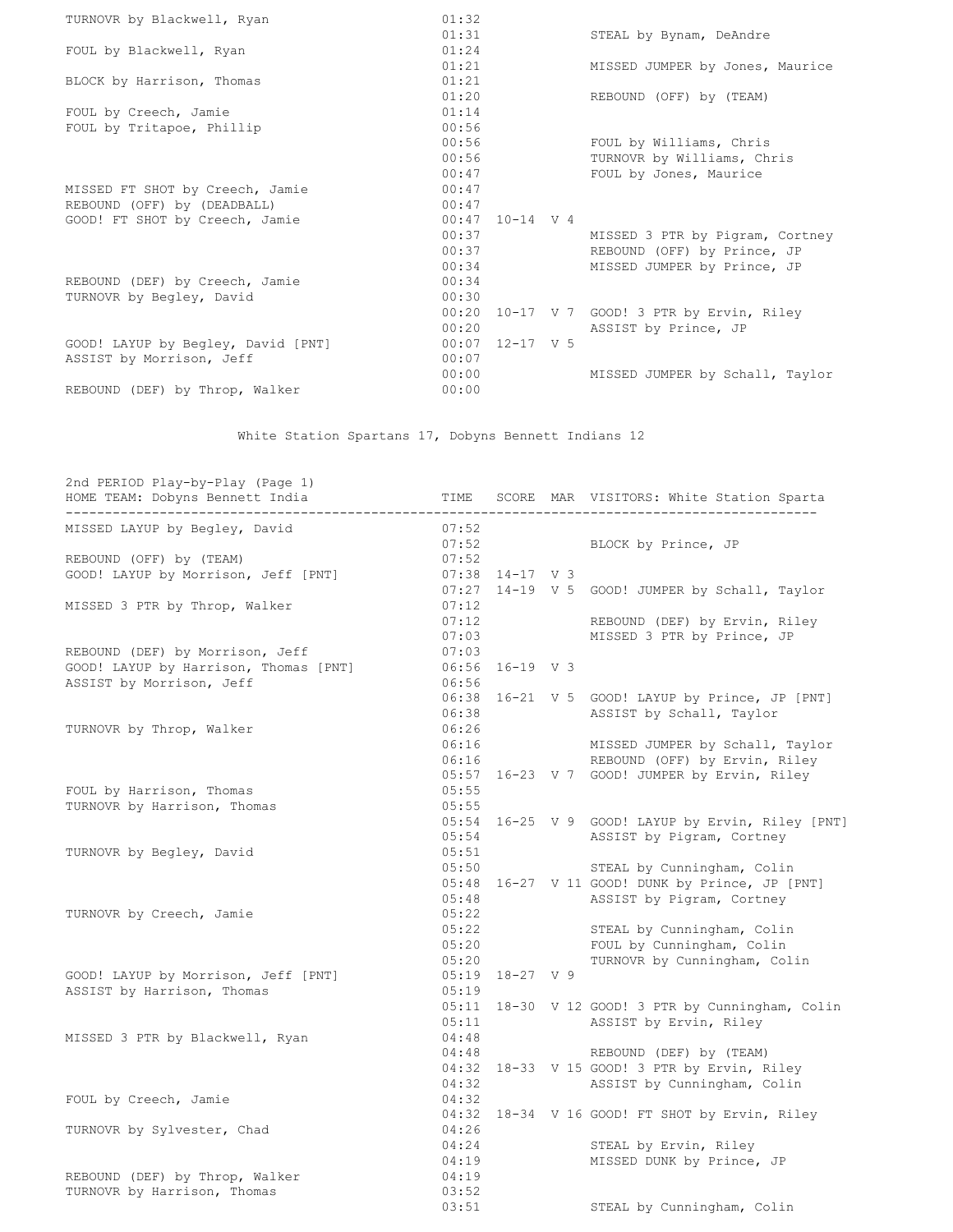|                                       | 03:46 |                    | MISSED 3 PTR by Ervin, Riley                          |
|---------------------------------------|-------|--------------------|-------------------------------------------------------|
| REBOUND (DEF) by Harrison, Thomas     | 03:46 |                    |                                                       |
|                                       | 03:38 |                    | FOUL by Jones, Maurice                                |
| GOOD! FT SHOT by Morrison, Jeff       |       | 03:38 19-34 V 15   |                                                       |
| GOOD! FT SHOT by Morrison, Jeff       | 03:38 | $20 - 34$ V 14     |                                                       |
|                                       | 03:26 |                    | MISSED LAYUP by Pigram, Cortney                       |
| REBOUND (DEF) by Harrison, Thomas     | 03:26 |                    |                                                       |
| MISSED LAYUP by Creech, Jamie         | 03:21 |                    |                                                       |
| REBOUND (OFF) by Tritapoe, Phillip    | 03:21 |                    |                                                       |
| MISSED JUMPER by Creech, Jamie        | 03:16 |                    |                                                       |
| REBOUND (OFF) by Harrison, Thomas     | 03:16 |                    |                                                       |
| MISSED JUMPER by Creech, Jamie        | 03:11 |                    |                                                       |
|                                       | 03:11 |                    | REBOUND (DEF) by Jones, Maurice                       |
|                                       | 03:03 |                    | MISSED 3 PTR by Pigram, Cortney                       |
|                                       | 03:03 |                    | REBOUND (OFF) by Pigram, Cortney                      |
|                                       |       |                    |                                                       |
|                                       | 02:57 |                    | 02:57 20-36 V 16 GOOD! DUNK by Prince, JP [PNT]       |
|                                       |       |                    | ASSIST by Pigram, Cortney                             |
|                                       | 02:44 |                    | FOUL by Jones, Maurice                                |
| GOOD! FT SHOT by Blackwell, Ryan      |       | 02:44 21-36 V 15   |                                                       |
| MISSED FT SHOT by Blackwell, Ryan     | 02:44 |                    |                                                       |
|                                       | 02:44 |                    | REBOUND (DEF) by Williams, Chris                      |
|                                       | 02:27 |                    | TURNOVR by Ervin, Riley                               |
|                                       | 02:17 |                    | FOUL by Hilgeman, David                               |
| MISSED FT SHOT by Tritapoe, Phillip   | 02:15 |                    |                                                       |
| REBOUND (OFF) by (DEADBALL)           | 02:15 |                    |                                                       |
| GOOD! FT SHOT by Blackwell, Ryan      |       | $02:15$ 22-36 V 14 |                                                       |
|                                       | 02:00 |                    | MISSED JUMPER by Williams, Chris                      |
|                                       | 02:00 |                    | REBOUND (OFF) by Prince, JP                           |
|                                       | 01:56 |                    | MISSED JUMPER by Prince, JP                           |
| REBOUND (DEF) by Throp, Walker        | 01:56 |                    |                                                       |
| MISSED 3 PTR by Blackwell, Ryan       | 01:39 |                    |                                                       |
|                                       | 01:39 |                    | REBOUND (DEF) by Prince, JP                           |
| FOUL by Begley, David                 | 01:30 |                    |                                                       |
|                                       |       |                    | 01:30 22-37 V 15 GOOD! FT SHOT by Williams, Chris     |
|                                       | 01:30 |                    | MISSED FT SHOT by Williams, Chris                     |
| REBOUND (DEF) by Harrison, Thomas     | 01:30 |                    |                                                       |
| TURNOVR by Harrison, Thomas           | 01:25 |                    |                                                       |
|                                       | 01:25 |                    | STEAL by Pigram, Cortney                              |
|                                       |       |                    | 01:23 22-39 V 17 GOOD! LAYUP by Pigram, Cortney [PNT] |
| GOOD! LAYUP by Harrison, Thomas [PNT] | 01:03 | $24 - 39$ V 15     |                                                       |
| ASSIST by Throp, Walker               | 01:03 |                    |                                                       |
|                                       | 00:34 |                    |                                                       |
|                                       |       |                    | MISSED JUMPER by Pigram, Cortney                      |
| REBOUND (DEF) by Morrison, Jeff       | 00:34 |                    |                                                       |
| TURNOVR by Morrison, Jeff             | 00:15 |                    |                                                       |
|                                       | 00:14 |                    | STEAL by Pigram, Cortney                              |
| FOUL by Throp, Walker                 | 00:07 |                    |                                                       |
|                                       | 00:07 |                    | 24-40 V 16 GOOD! FT SHOT by Pigram, Cortney           |
|                                       | 00:07 |                    | 24-41 V 17 GOOD! FT SHOT by Pigram, Cortney           |
|                                       | 00:04 |                    | FOUL by Williams, Chris                               |
| MISSED FT SHOT by Creech, Jamie       | 00:03 |                    |                                                       |
| REBOUND (OFF) by (DEADBALL)           | 00:03 |                    |                                                       |
| GOOD! FT SHOT by Creech, Jamie        | 00:03 | 25-41 V 16         |                                                       |
|                                       | 00:00 |                    | MISSED 3 PTR by Bynam, DeAndre                        |
| REBOUND (DEF) by Powell, Reid         | 00:00 |                    |                                                       |

White Station Spartans 41, Dobyns Bennett Indians 25

| 3rd PERIOD Play-by-Play (Page 1)<br>HOME TEAM: Dobyns Bennett India                                    | TIME                             |  | SCORE MAR VISITORS: White Station Sparta                                                                       |
|--------------------------------------------------------------------------------------------------------|----------------------------------|--|----------------------------------------------------------------------------------------------------------------|
| MISSED 3 PTR by Harrison, Thomas<br>REBOUND (OFF) by Begley, David<br>MISSED LAYUP by Harrison, Thomas | 07:44<br>07:30<br>07:30<br>07:26 |  | 07:44 25-43 V 18 GOOD! JUMPER by Schall, Taylor [PNT]<br>ASSIST by Cunningham, Colin                           |
|                                                                                                        | 07:26<br>07:11<br>07:11          |  | REBOUND (DEF) by Schall, Taylor<br>MISSED JUMPER by Ervin, Riley<br>REBOUND (OFF) by Ervin, Riley              |
| FOUL by Harrison, Thomas                                                                               | 07:06<br>07:06                   |  | 07:06 25-44 V 19 GOOD! FT SHOT by Ervin, Riley<br>25-45 V 20 GOOD! FT SHOT by Ervin, Riley                     |
| MISSED JUMPER by Begley, David                                                                         | 06:53<br>06:53<br>06:39          |  | REBOUND (DEF) by Pigram, Cortney<br>06:39 25-47 V 22 GOOD! JUMPER by Cunningham, Colin<br>ASSIST by Prince, JP |
| TURNOVR by Harrison, Thomas                                                                            | 06:27                            |  |                                                                                                                |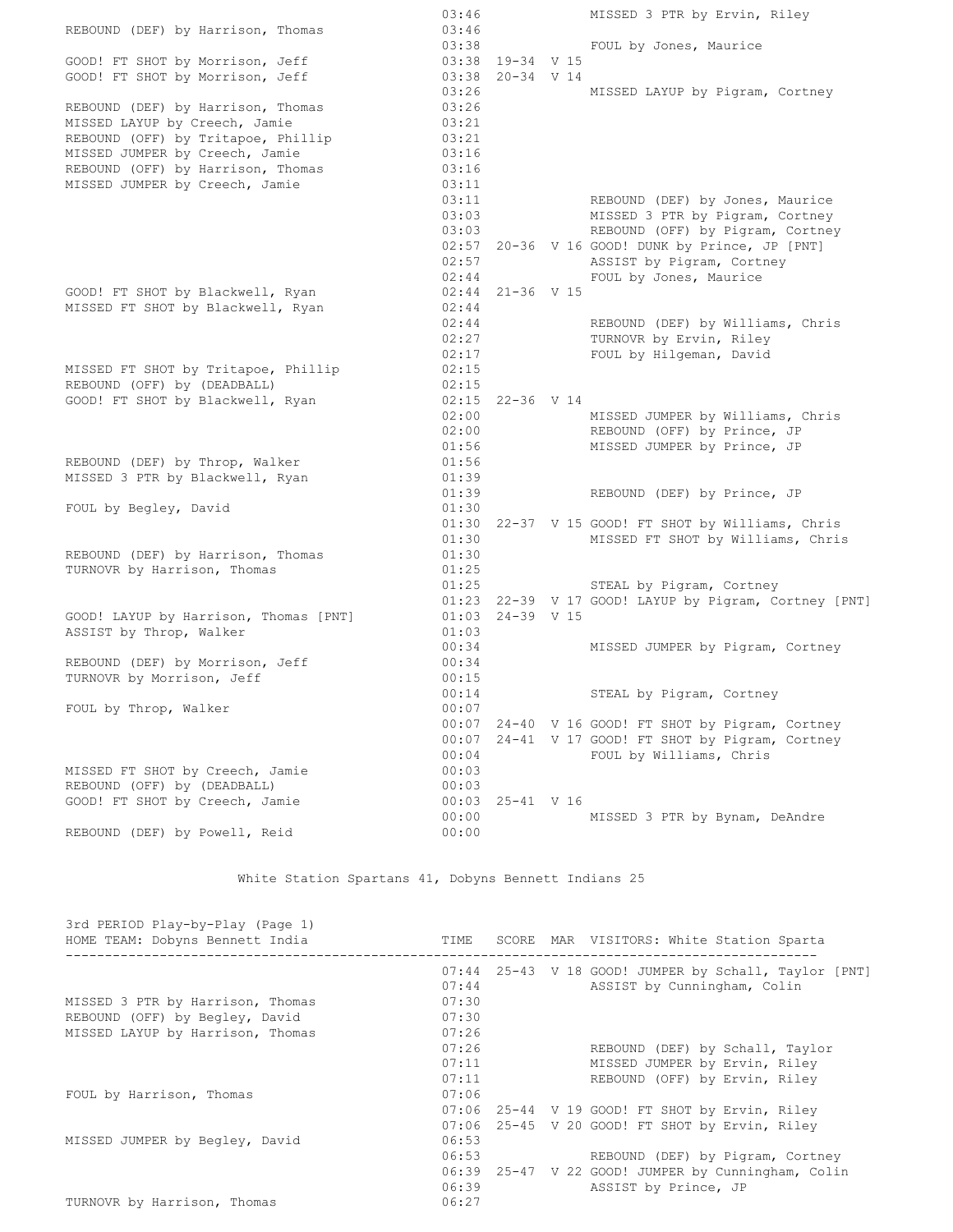06:26 STEAL by Pigram, Cortney 06:22 TURNOVR by Cunningham, Colin TURNOVR by Throp, Walker 06:03 06:02 STEAL by Prince, JP FOUL by Throp, Walker 05:59 05:59 25-48 V 23 GOOD! FT SHOT by Schall, Taylor 05:59 25-49 V 24 GOOD! FT SHOT by Schall, Taylor MISSED JUMPER by Begley, David 1988 1999 REBOUND (OFF) by Begley, David (05:27) REBOUND (OFF) by Begley, David 05:27<br>TURNOVR by Begley, David 05:24 05:14 25-51 V 26 GOOD! JUMPER by Schall, Taylor [PNT] TURNOVR by Harrison, Thomas 04:55 04:49 FOUL by Ervin, Riley 04:49 TURNOVR by Ervin, Riley TIMEOUT 30sec 04:49 MISSED JUMPER by Morrison, Jeff 04:33 REBOUND (OFF) by Harrison, Thomas 04:33 04:15 MISSED LAYUP by Pigram, Cortney REBOUND (DEF) by Tritapoe, Phillip 04:15 TURNOVR by Harrison, Thomas 04:09 04:08 STEAL by Pigram, Cortney 04:04 25-54 V 29 GOOD! 3 PTR by Ervin, Riley 04:04 ASSIST by Cunningham, Colin TURNOVR by Creech, Jamie 03:51 03:50 STEAL by Schall, Taylor 03:49 25-56 V 31 GOOD! LAYUP by Pigram, Cortney [PNT] 03:49 ASSIST by Prince, JP TURNOVR by Creech, Jamie 03:33 03:32 STEAL by Pigram, Cortney 03:29 TURNOVR by Prince, JP 03:19 FOUL by Bynam, DeAndre GOOD! LAYUP by Begley, David [PNT] 03:13 27-56 V 29<br>ASSIST by Harrison, Thomas 03:13 ASSIST by Harrison, Thomas 03:06 FOUL by Hilgeman, David GOOD! FT SHOT by Begley, David 03:06 28-56 V 28 02:53 MISSED JUMPER by Jones, Maurice REBOUND (DEF) by Morrison, Jeff 02:53 MISSED JUMPER by Morrison, Jeff 02:26 02:26 REBOUND (DEF) by Williams, Chris 02:14 MISSED JUMPER by Bynam, DeAndre REBOUND (DEF) by Blackwell, Ryan 02:14 02:08 FOUL by Williams, Chris GOOD! FT SHOT by Morrison, Jeff 602:08 29-56 V 27 GOOD! FT SHOT by Morrison, Jeff 02:08 30-56 V 26 01:52 30-58 V 28 GOOD! JUMPER by Jones, Maurice [PNT] MISSED 3 PTR by Throp, Walker 01:36 REBOUND (OFF) by Begley, David 01:36 01:33 FOUL by Bynam, DeAndre 01:27 FOUL by Williams, Chris GOOD! FT SHOT by Begley, David 01:24 31-58 V 27 GOOD! FT SHOT by Begley, David 01:24 32-58 V 26 FOUL by Creech, Jamie 01:20 01:20 MISSED FT SHOT by Jones, Maurice 01:20 REBOUND (OFF) by (DEADBALL) 01:20 MISSED FT SHOT by Jones, Maurice REBOUND (DEF) by Harrison, Thomas 01:20<br>MISSED 3 PTR by Blackwell, Ryan 00:58 MISSED 3 PTR by Blackwell, Ryan REBOUND (OFF) by Creech, Jamie 00:58 00:57 FOUL by Jones, Marcus<br>00:57 33-58 V 25<br>00:57 34-58 V 24 GOOD! FT SHOT by Harrison, Thomas GOOD! FT SHOT by Harrison, Thomas 00:50 34-60 V 26 GOOD! JUMPER by Lott, Stuart 00:50 ASSIST by Hilgeman, David TURNOVR by Morrison, Jeff 00:43 00:30 TURNOVR by Hilgeman, David STEAL by Morrison, Jeff 00:29 MISSED 3 PTR by Throp, Walker 00:02 00:02 REBOUND (DEF) by Lott, Stuart

White Station Spartans 60, Dobyns Bennett Indians 34

| 4th PERIOD Play-by-Play (Page 1)<br>HOME TEAM: Dobyns Bennett India |       |  | TIME SCORE MAR VISITORS: White Station Sparta |  |  |
|---------------------------------------------------------------------|-------|--|-----------------------------------------------|--|--|
| MISSED 3 PTR by Creech, Jamie                                       | 07:38 |  |                                               |  |  |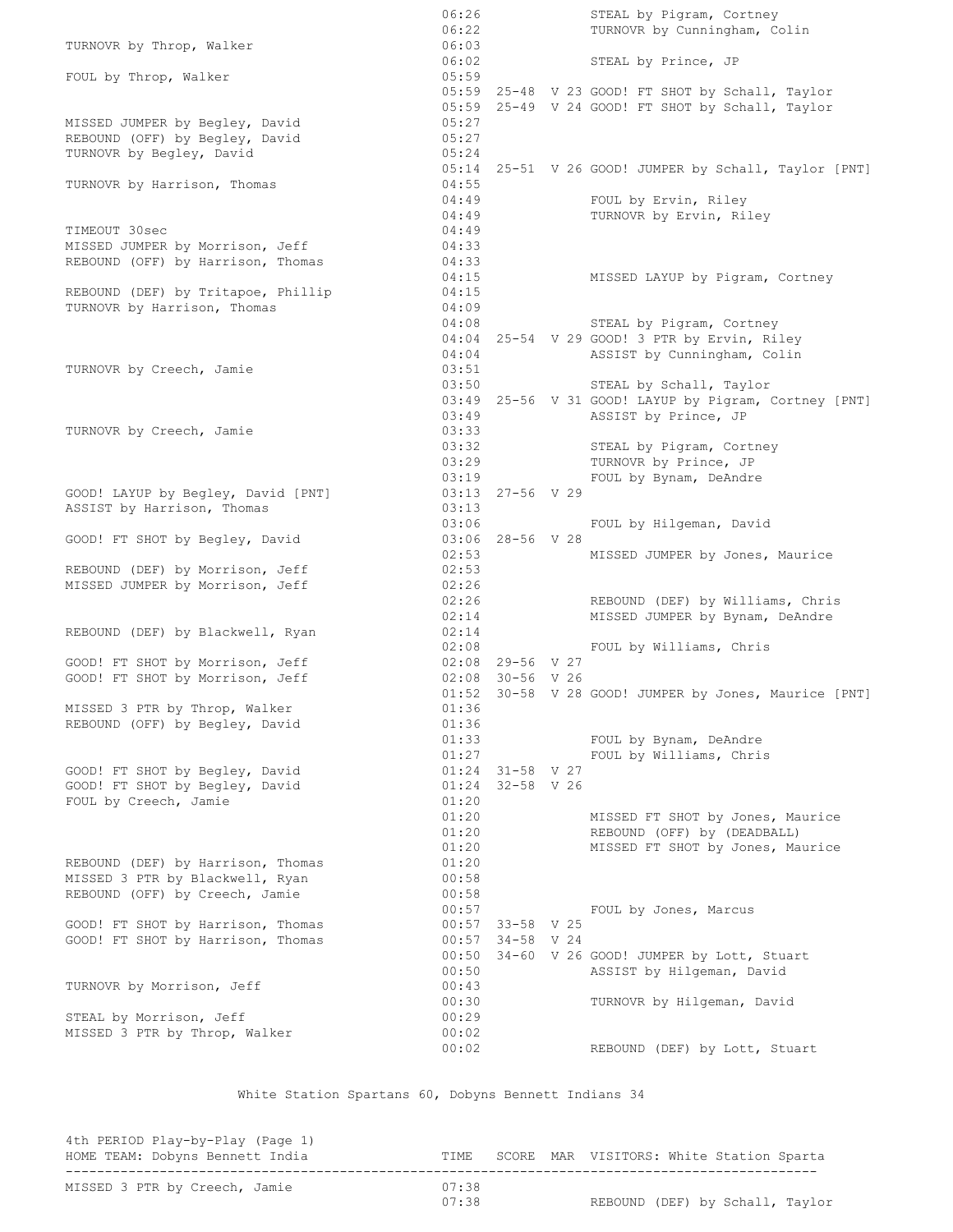07:19 34-62 V 28 GOOD! JUMPER by Schall, Taylor 07:19 **ASSIST** by Ervin, Riley MISSED JUMPER by Morrison, Jeff 07:03 REBOUND (OFF) by Morrison, Jeff 07:03 MISSED JUMPER by Morrison, Jeff 06:59 06:59 BLOCK by Schall, Taylor 06:58 REBOUND (DEF) by Ervin, Riley 06:50 34-64 V 30 GOOD! JUMPER by Schall, Taylor [PNT] 06:50 **ASSIST** by Ervin, Riley GOOD! JUMPER by Creech, Jamie 06:19 36-64 V 28 06:08 MISSED JUMPER by Schall, Taylor 06:08 REBOUND (OFF) by Schall, Taylor 06:03 MISSED 3 PTR by Pigram, Cortney REBOUND (DEF) by Creech, Jamie 06:03 TURNOVR by Throp, Walker 05:59 05:44 36-67 V 31 GOOD! 3 PTR by Pigram, Cortney 05:44 ASSIST by Prince, JP MISSED 3 PTR by Blackwell, Ryan 05:24 05:24 REBOUND (DEF) by Ervin, Riley 05:18 MISSED 3 PTR by Pigram, Cortney REBOUND (DEF) by Begley, David 05:18 REBOUND (DEF) by Begiey, David<br>GOOD! JUMPER by Blackwell, Ryan [PNT] 04:59 38-67 V 29 04:51 38-69 V 31 GOOD! JUMPER by Ervin, Riley [PNT] GOOD! JUMPER by Begley, David 04:33 40-69 V 29 ASSIST by Blackwell, Ryan 04:33 04:17 MISSED 3 PTR by Cunningham, Colin BLOCK by Morrison, Jeff 04:17 04:15 REBOUND (OFF) by Prince, JP 04:14 40-71 V 31 GOOD! LAYUP by Prince, JP [PNT] MISSED 3 PTR by Morrison, Jeff 04:07 04:07 REBOUND (DEF) by Cunningham, Colin 03:53 40-73 V 33 GOOD! LAYUP by Ervin, Riley [PNT] TIMEOUT TEAM 63:42 GOOD! JUMPER by Harrison, Thomas [PNT] 03:37 42-73 V 31 03:07 42-75 V 33 GOOD! LAYUP by Williams, Chris [PNT] 03:07 ASSIST by Schall, Taylor 02:55 FOUL by Prince, JP MISSED FT SHOT by Creech, Jamie 02:55 02:55 REBOUND (DEF) by Prince, JP 02:53 TURNOVR by Prince, JP MISSED JUMPER by Blackwell, Ryan 02:25 02:25 REBOUND (DEF) by Jones, Maurice 02:00 MISSED JUMPER by Jones, Maurice REBOUND (DEF) by Powell, Reid 02:00 MISSED LAYUP by Harrison, Thomas 01:47 01:47 REBOUND (DEF) by Williams, Chris 01:42 TURNOVR by Williams, Chris STEAL by Blackwell, Ryan 01:41 TURNOVR by Blackwell, Ryan 01:38 01:37 STEAL by Schall, Taylor 01:30 42-77 V 35 GOOD! LAYUP by Prince, JP [PNT] 01:22 FOUL by Prince, JP GOOD! FT SHOT by Sylvester, Chad 01:22 43-77 V 34 GOOD! FT SHOT by Sylvester, Chad  $\overline{01:22 \quad 44-77 \quad V \quad 33}$  01:08 44-79 V 35 GOOD! JUMPER by Bynam, DeAndre [PNT] GOOD! 3 PTR by Hayes, Darrell 00:56 47-79 V 32 ASSIST by Sylvester, Chad 00:53 00:33 MISSED LAYUP by Williams, Chris 00:33 REBOUND (OFF) by Williams, Chris 00:31 MISSED JUMPER by Williams, Chris REBOUND (DEF) by Hayes, Darrell 00:31 GOOD! JUMPER by Sylvester, Chad 00:23 49-79 V 30 ASSIST by Hayes, Darrell 00:23 TIMEOUT 30sec 00:22 00:07 49-81 V 32 GOOD! JUMPER by Hilgeman, David [PNT] MISSED FT SHOT by Backus, Jordan 00:01 REBOUND (OFF) by (DEADBALL) 00:01 GOOD! FT SHOT by Backus, Jordan 00:01 50-81 V 31

White Station Spartans 81, Dobyns Bennett Indians 50